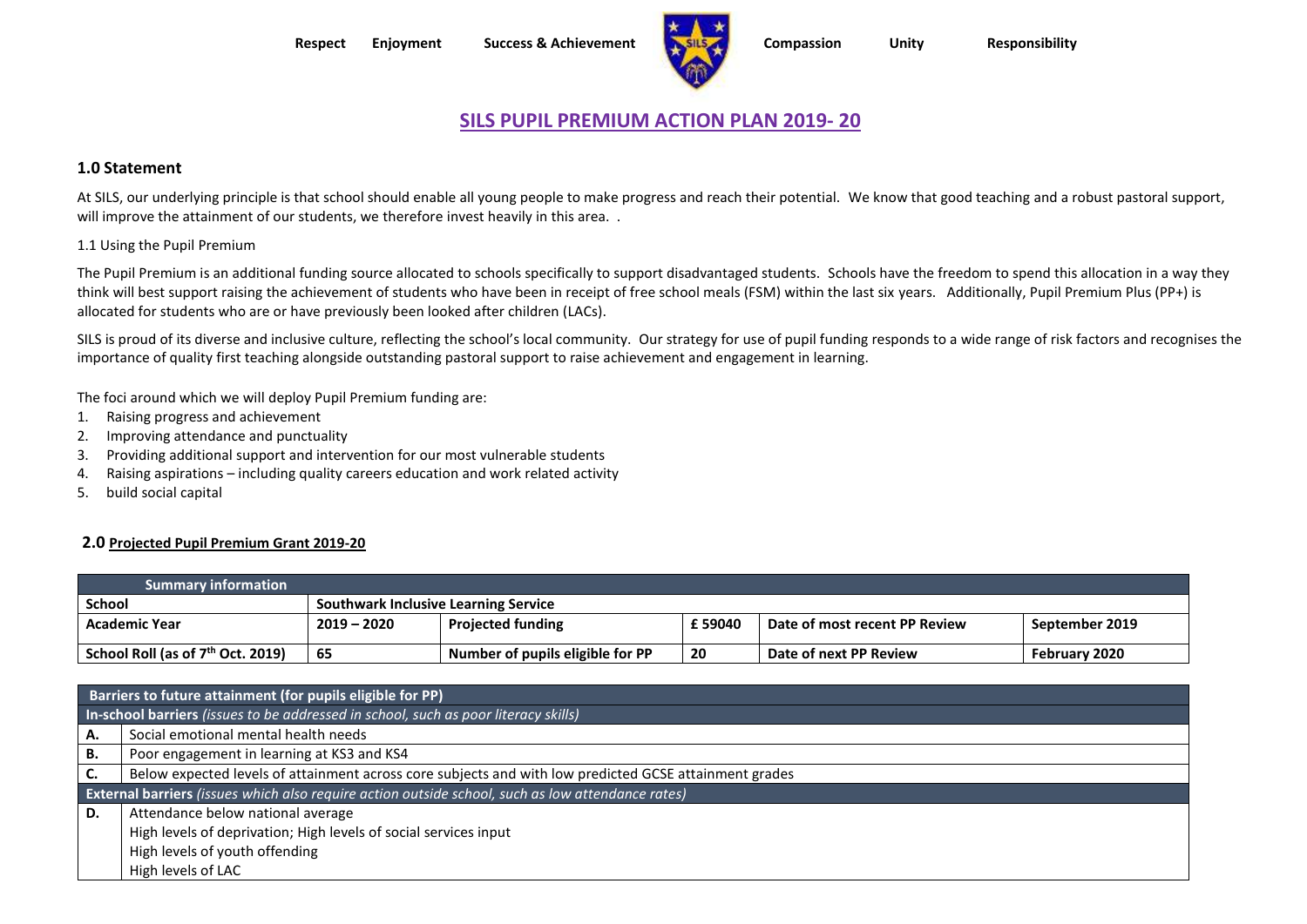# **3.0 Action plan**

| <b>Strategy</b>                                                                        | <b>Projected</b><br>cost | <b>Rationale</b>                                                                                                                                                                                                                                                                                        | <b>Actions</b>                                                                                                                                                                                                                                                                                                                                                                                                | <b>Who</b>                                                      | <b>When</b>                          | <b>Expected impact</b>                                                                                                                                                                                                                                                                                                                                                                                                                                                               |
|----------------------------------------------------------------------------------------|--------------------------|---------------------------------------------------------------------------------------------------------------------------------------------------------------------------------------------------------------------------------------------------------------------------------------------------------|---------------------------------------------------------------------------------------------------------------------------------------------------------------------------------------------------------------------------------------------------------------------------------------------------------------------------------------------------------------------------------------------------------------|-----------------------------------------------------------------|--------------------------------------|--------------------------------------------------------------------------------------------------------------------------------------------------------------------------------------------------------------------------------------------------------------------------------------------------------------------------------------------------------------------------------------------------------------------------------------------------------------------------------------|
| <b>Raise Achievement</b><br>and Attainment                                             | £22000                   | Students have greater<br>opportunities to extend their<br>learning beyond the<br>classroom. They are taught<br>to identify their learning gaps<br>and adopt strategies to<br>address the gaps, thereby<br>building academic resilience<br>Study Flex course is aimed at<br>pupils in year 9 to year 13, | -Key stage 3 Literacy and Numeracy<br>interventions<br>-After School support in a range of<br>subjects for individuals and small groups<br>-Purchasing of additional resources e.g.<br>workbooks, revision guides, etc.<br>-Saturday supplementary school to help<br>prepare students for the GCSE exams<br>-Easter Revision School<br>-Additional support from Teaching<br>Assistants (TAs) above the normal | SEN&<br><b>HLTAs</b><br>Subject<br>Leads                        | Ongoing<br>Spring<br>term<br>Ongoing | Close the achievement gap between PP vs non-PP<br>to 5% or less.<br>75% of PP students leave with at least an English<br>or Maths qualification at level 1 (100%), level 2<br>(20%), empowering them, within a competitive<br>world, to move forward from their difficult life<br>experiences and to ensure they are not<br>disadvantaged by limited access to high quality<br>learning materials/environment outside of school.<br>PP students to achieve at the same level as non- |
|                                                                                        |                          | equipping future leaders with<br>team leading skills and a level<br>2 qualification                                                                                                                                                                                                                     | expectation (e.g. literacy intervention,<br>homework clubs)<br>-Learning to Learn/Study Skills<br>Workshops<br>-3 day intensive Study Flex Course                                                                                                                                                                                                                                                             | TAs                                                             |                                      | PP students in terms of 5 x 1-9 GCSE or equiv.<br>passes, including English and Maths.<br>60% PP students in years 10 and 11, taking Study<br>Flex course achieve a Level 2 award in Team<br>Leading                                                                                                                                                                                                                                                                                 |
| <b>Improve Attendance</b><br>and Punctuality                                           | £8000                    | To promote good attendance,<br>punctuality, healthy diet and<br>improve pupil wellbeing.                                                                                                                                                                                                                | -Offer free hot breakfast club 5 days a<br>week<br>-Attendance and Punctuality weekly<br>prize draw<br>-Letters to parents to commend them<br>for sending their children to school on<br>time.                                                                                                                                                                                                                | <b>HLTA</b> and<br>Inclusion<br>officer.                        | Ongoing                              | School data shows that 80% students who attend<br>breakfast club have:<br>Less behaviour incidents on their logs compare to<br>students who do not attend. Attendance and<br>punctuality to school is 80% on average.<br>Overall punctuality of the students improves by<br>5%. PP students improve in line with non-PP.                                                                                                                                                             |
| <b>Provide Additional</b><br>support/intervention<br>for vulnerable<br><b>Students</b> | £16000                   | Students and families are<br>able to access professionals<br>(in-house and external) to<br>address barriers to<br>engagement and build<br>resilience / confidence of<br>targeted pupils.                                                                                                                | -KS4 Nurture Curriculum provides a<br>bespoke programme of teaching<br>tailored to the needs of individual<br>students<br>Purchasing / providing essential<br>equipment for students (e.g. School<br>Uniform, PE Kit, stationery)<br>Access to Counselling, Art therapy, and<br><b>Behaviour Guidance Mentor</b><br>Deliver emotional wellbeing curriculum<br>through external agencies.                      | Nurture,<br>Inclusion,<br>Mentors,<br>RGA, KHI<br>and<br>SENCO. | Ongoing<br>Once a<br>term            | 80% ACE and KS3 nurture PP students have an<br>attendance of 70%+<br>Behaviour incidents are reduced by 25%<br>60% of ACE students achieve with an attendance<br>% of 70+, achieve 5 qualifications minimum.                                                                                                                                                                                                                                                                         |